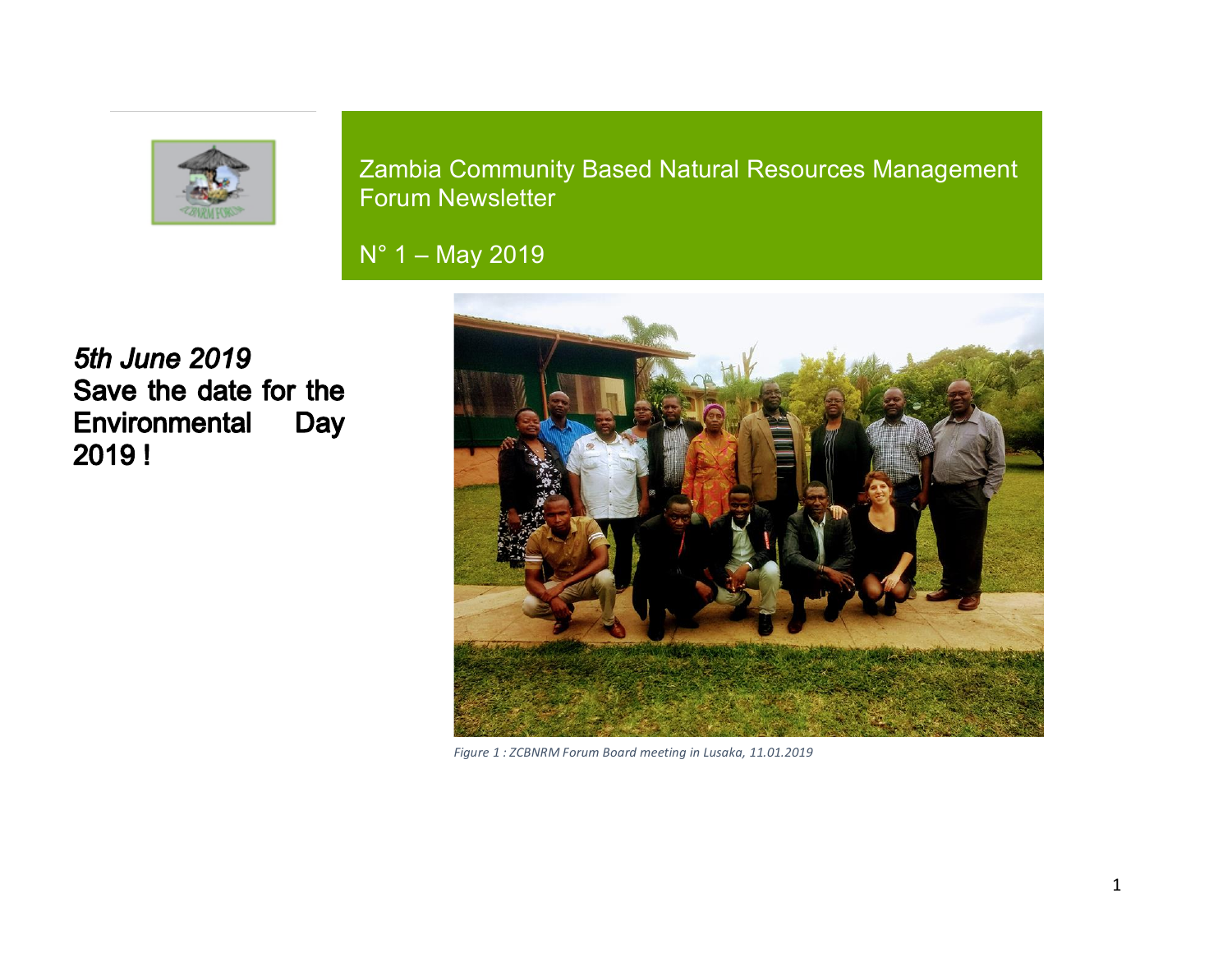# **Chairman's Welcoming remarks**



Zambia is endowed with numerous natural resources across the entire country, which if tapped and well managed could sustainably contribute to improved economic well-being of its citizens. There is generally a growing need for the participation of resource users in achieving sustainable use and conservation of natural resources. It is indeed our duty together with our members and stakeholders to champion

in creating an enabling CBNRM environment in Zambia. It is in this sense that we need to consider communities as key players in conservation, as working with local communities to raise conservation awareness and promote sustainable use of natural resources will contribute to economic development. The Zambia CBNRM Forum is one such suitable mechanism through which member organizations participation could be enhanced. I would like to acknowledge the fact that there has been limited participation of civil society and the local communities in natural resources management. One such reason is that there has been no clear legislation on natural resources management as it relates to CBNRM. Similarly, poor information dissemination or lack of it has contributed to the slowdown of CBNRM in Zambia. The need to strengthen the capacity of local communities to manage natural resources and the environment at large therefore arises. In acknowledging this requirement, the Zambia CBNRM Forum aims to provide a valuable and useful platform through which CBNRM could be enhanced. We believe we can have a greater impact in areas with limited existing capacity. I wish to assure all members, communities and other stakeholders that our current strategic plan, 2018-2022 will provide to the forum among others a number of strategic options and interventions to guide the operations of the forum. Recently,

Zambia CBNRM Forum experienced financial challenges, but we have been able to adapt to changing and often challenging situations, working to improve our efficiency to ensure more of our revenue goes towards our intended programs. In 2018 the Zambia CBNRM Forum entered the first year of its corporate operational and mobilization strategies, with an aim of taking action so that the organization becomes more sustainable and feasible. As an organization, we consider this as a bold ambition and one we can aim to achieve by becoming a leader in promoting community-based natural resources management in Zambia. On behalf of my board I would like to thank you for backing us in our new direction, which in reality is an evolution of our work to date. We will always strive for a world where vulnerable communities are heard and empowered to create their own futures in the management of natural resources.

Dr. Rodgers Lubilo,

Board Chairman, Zambia CBNRM Forum.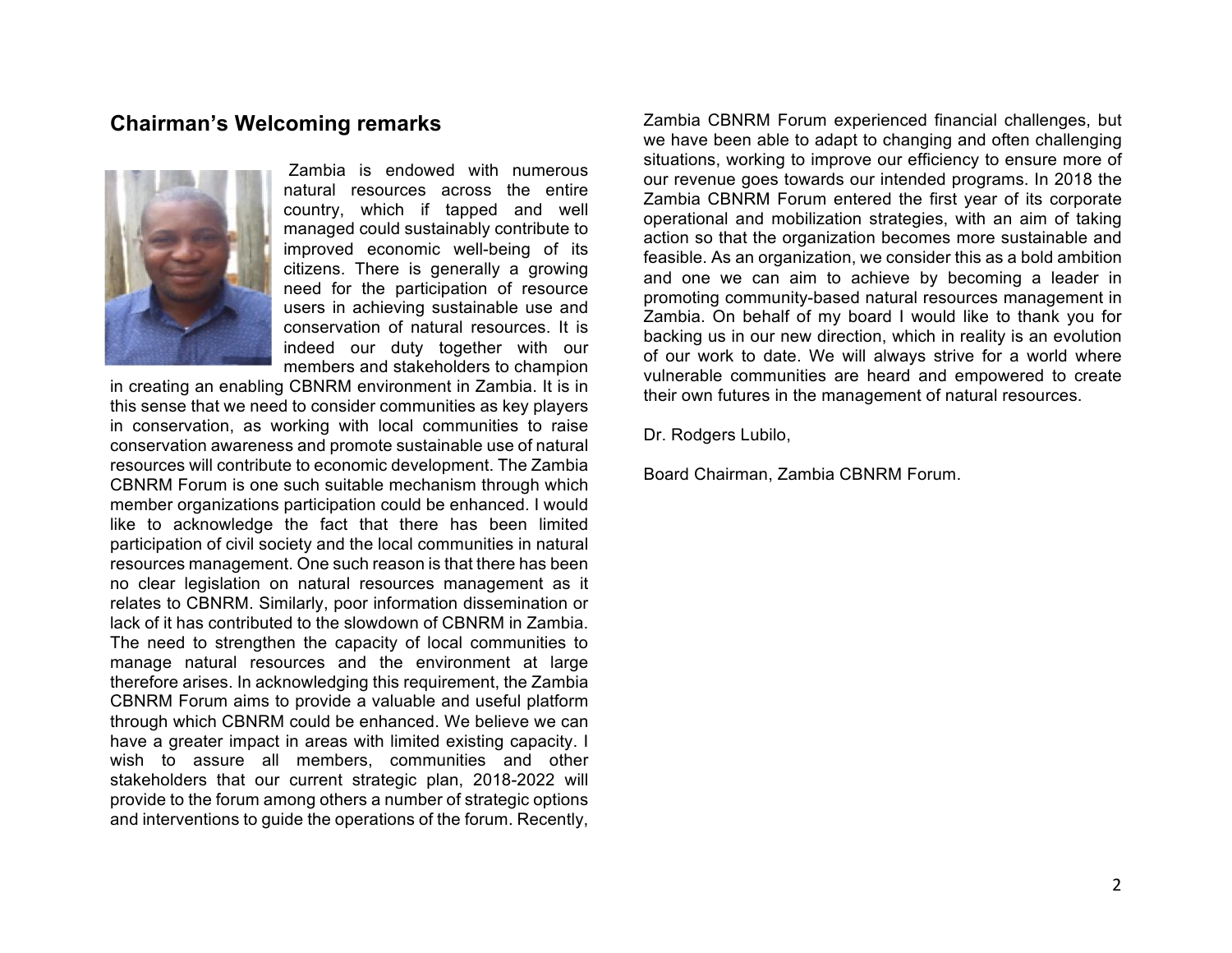# **National Coordinator's Statement**



It is now fourteen (14) years down the line since the Zambia CBNRM Forum was established in 2004 and launched by the former Ministry of Tourism, Environment and Natural Resources (MTENR) in 2005 with the aim to reduce poverty through communitybased management of natural resources. The forum has recently

been registered with the Ministry of Community Development, Mother and Child Development since December 2014, in accordance with the Non-Governmental Organizations (NGOs) Act No. 16 of 2009. Indeed, the Forum's focus has been around creating secure livelihoods for communities in Zambia through sustainable utilization of natural resources that includes; forestry, fisheries, water, agriculture, land and wildlife. Through all these years, we have been building on our mandate for strengthening the capacities of vulnerable rural communities in their role in conserving nature as well as holding government accountable on the enforcement of policies and regulations for sustainable natural resource *management* and climate justice. Strengthening the capacity of these communities and upholding their rights to demand for implementation of policies and programmes to promote inclusiveness, accessibility, accountability is one of our key ingredients in our fields of work. 2018 marked Zambia CBNRM Forum's tremendous transitional milestone for the organization and one that has seen us witness great change in the CBNRM sector and across the country. We're proud of our new status as champions of Community-Based interventions, but we understand that the world we were founded in is a very different one to the one we see now. In order to make the largest possible impact for the vulnerable communities we target, we need to be as forward thinking and willing to adapt as we were at our inception. Zambia CBNRM

Forum is now one year into its five-year corporate strategy (2018-2022). This strategy has seen us adopt new ways of working, a stronger voice as advocates for pro-poor and inclusive CBNRM policies. Our advocacy locally has seen communities take the stage and fight for their rights. Our work with these vulnerable communities and stakeholders through our programs has continued to strive for greater inclusion throughout communities so that the most marginalized in the utilization of our natural resources are heard. We acknowledge that climate change and conflict have continued to threaten the well-being of society, especially rural communities. As the world changes we are proud that we have been able to adapt with it. It is imperative that we equip communities and our members to have the tools, resilience and a voice in the face of this shifting world. Our work is only possible with your support. Whether it's sponsoring a group of community, advocating for change, fundraising, supporting our passionate CBNRM efforts, or even remembering Zambia CBNRM Forum in your will, your support is invaluable. Thank you for associating with us.

Mr. Noah Chongo,

National Coordinator: Zambia CBNRM Forum.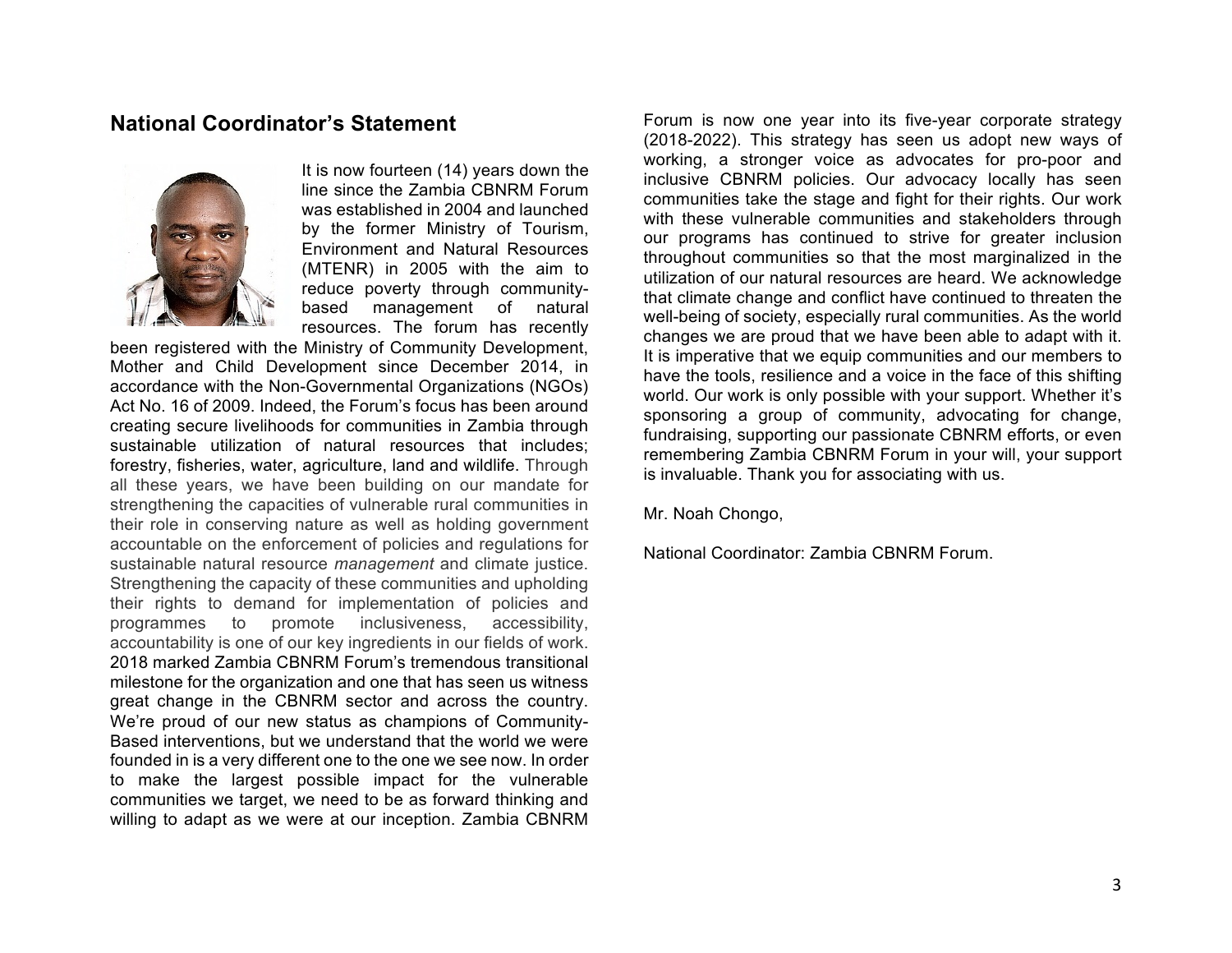# **Our team**

## **The ZCBNRM Forum Board**

- **Dr Rodgers Lubilo** Chairman
- **Dr Stellah Mungaila –** Vice Chairperson
- **Mr Vincent Ziba –** Board Secretary
- **Mr Isaac Banda –** Vice Secretary
- **Ms Edah Chimya –** Board Treasurer
- **Mr Ernest Chingaipe –** Vice Treasurer
- **Mr Gershom Musonda –** Board Member
- **Mr Felix Shanungu –** Board Member
- **Ms Anne Kapula Landu –** Board Member
- **Ms Monica Chundama –** Board Member
- **Dr Patricia P Muyamwa –** Board Member
- **Chieftainess Muwezwa –** Board Member
- **Chief Luembe –** Board Member

The Forum is currently growing with a full Secretariat including a National Coordinator, a Project Officer, a Finance Officer and a project Assistant working on 6 different projects in Zambia.

## **Noah Chongo – National Coordinator**

Mr. Noah Chongo, Founder of *Climate Protection Zambia (CPZ)* and *Continental Professional Excellence* (CPE), is currently the National Coordinator for the Zambia CBNRM Forum. He is graduate in Development Studies from The University of Zambia and with a master professional qualification in Quality and Environmental Management from Saarbrucken University of Applied Sciences in Germany. He has more than 6 years of research experience in Climate Change, Natural Resource Conservation, Urban and Industrial Ecology, , Environmental Management, Water and Sanitation, and Integrated Quality Management.

## **Pauline Carron – Programme and Fundraising Officer**

Pauline Carron is the current Programme and Fundraising Officer for the Forum. She is a Swiss eco friendly young women. Graduated from Science Po with a specialisation in Public Administration and Natural Resources Management, she always had a green vision of life, fighting for different environmental protection NGO during her studies. She worked three years in Nouakchott, Mauritania, managing a water and sanitation access programme for the Swiss cooperation before she came to Zambia, and then worked for a environmental NGO in Lusaka before joining the Forum.

## **Stephen Banda – Finances Officer**

Steven is a highly skilled Administrator and Manager, holder of Diploma in Accountancy, Theology, Project Management and Human Resources with 17 years NGOs, private & public administration practical experience. Sober, honest, hardworking and reliable with ability to develop, implement and improve any Organization.

## **Denny Daka – Programmes Assistant**

Denny holds a Bachelor in Business Management from the University of Zambia. He assists the management team for the day-to-day work at the office and on the ground. He has good communications and leadership skills.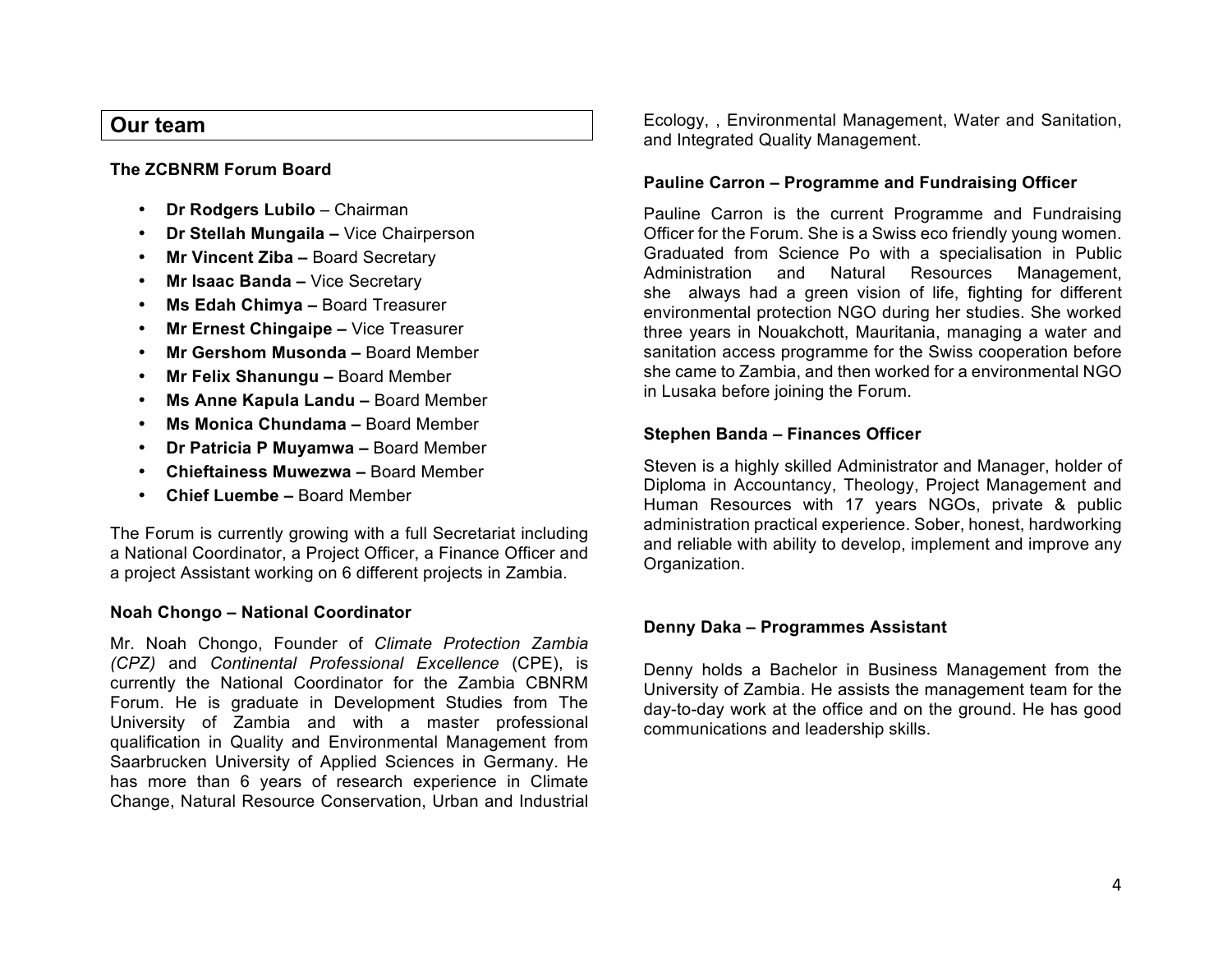# **The Forum**

#### **Our Vision**

*To foster sustainable livelihoods among rural communities through sustainable management and utilisation of natural resources.*

#### **Our Mission**

*To promote CBNRM and sustainable utilization of natural resources in Zambia and facilitate the implementation of CBNRM programmes through lobbying, advocacy, capacity building activities, networking and information sharing*

### **Goal**

Our goal to influence coordination of CBNRM interventions, influence CBNRM related policy formulation and facilitate effective implementation of CBNRM programmes and projects that develop sustainable strategic partnerships among communities, private and public sectors through continuous consultation and networking.

The Forum is currently working at the implementation of different programmes all around Zambia.

#### **Governance Assessment to Protected Areas Project**

We are leading a governance assessment project for protected and conserved areas in Zambia. In collaboration with IIED of London, the forum has championed early experience of a multistakeholder methodology for ensuring equity and effectiveness in Chiawa and Mumbwa Game Management Areas. Last year, in 2018, we have increasingly recognized that governance is key for enhancing the effectiveness, equity and sustainability of conservation efforts.

### **LeAP Project**

*The Learning and Action Platform for Community Engagement against IWT* project addresses site-level poaching of high-value species in source countries (with a particular focus on African elephants but drawing on experience of poaching other species in other countries where valuable lessons can be learned). In the longer term the improvements in evidence, capacity and voice will lead to increased opportunities to participate in, and benefit from, the anti-IWT initiatives implemented by governments, donors and NGOs. It will also lead to the avoidance of negative impacts on poor people from IWT projects – such as loss of access to resources, human rights abuses – and actively engage and support them in enforcement conservation and sustainable use, including through equitable benefit sharing from the use and conservation of wildlife.

## **PPCR Project**

We have hugely undertaken the mission to contribute to The World Bank and the Government of Zambia's efforts in improving climate-adaptive capacity of vulnerable communities in the Barotse Sub-Basin in Zambia through *the Pilote Programme for Community Resilience*. Among our interventions include facilitating the implementation of pilot projects in Mandia, Sekute and Sikaunzwe wards of Kazungula District.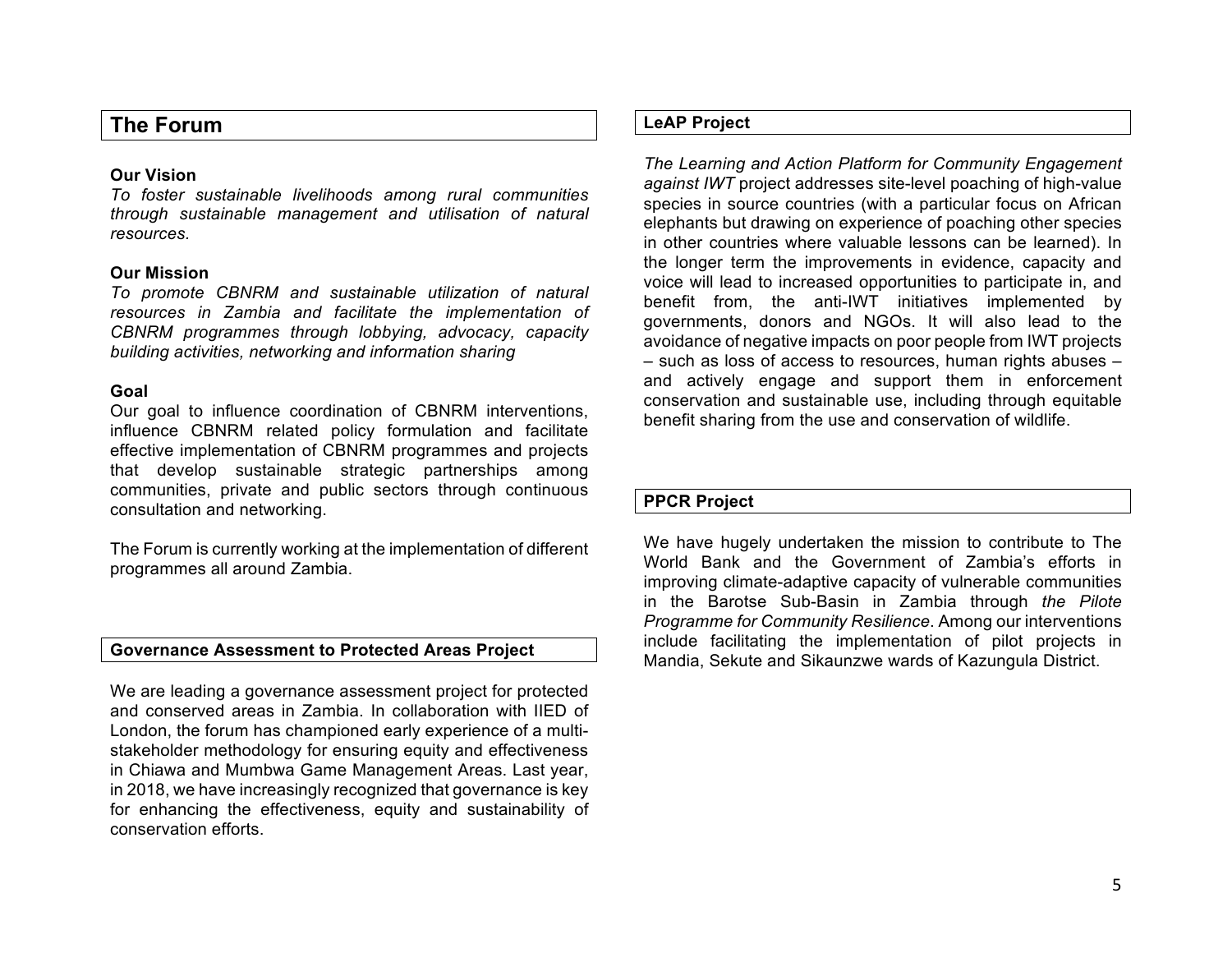# **ICCA**

For many of the local communities, there is a close association between specific indigenous people or local communities and specific territories, areas or bodies of natural resources. The Zambia CBNRM Forum are taking a leading role in ensuring that for many people in Zambia's identified emblematic Indigenous and Local Community Conserved Territories and Areas have a much richer relationship with the natural resources around them through the *Supporting Indigenous and Local Community Conserved Territories and Areas, (ICCAs Project)*.

**It is our responsibility as a national catalytic organization to involve indigenous communities in development of projects for cultural and biodiversity conservation**

## **FRSP Project**

With our corporate partners like USAID and the government we have been supporting local efforts to enhance extension services and the production of information materials for communities living around protected forests reserves in Eastern province though the *Forest Reserve Support Project, (FRSP Project): Promoting stainable forest management In Protected Areas (PAs) in Zambia.* We are grant managing a program that targets 17 forest reserves in the province covering a total of 222,600 hectares and 743.7 kilometers of forest boundary.

# **Join us ! How ? Why ?**

#### **Become a member ! Why ?**

#### **We can learn from each other**

- 1. **Training Workshops** with international and local experts on various topics as fundraising, new technologies for NGOs, strategic planning, media relations, board development, and other practical issues.
- 2. **Consultancy for short term work** for the Forum : members can participate in the Forum's work while working on short-term consultancy for specific projects.
- 3. **Practical Information** will always be disseminated regularly to fully paid members on diverse topics of practical relevance, such as getting grants, strategic management of NGOs, networking, developments in the NGO world, and others.
- 4. **Relevant Details** of Fully Paid Members will be elaborately displayed on the Forum Website as a source of pride to the Forum stating the expertise of the members.
- 5. The art of **Sharing fully paid members** details on the website will allow members to gain status to the worldwide community in instances where an organization may search for an individual partner for a project based on expertise, post upcoming events, or comment on some activity or area of interest. The ZCBNRM FORUM Secretariat also will occasionally posts information that may be of interest to fully paid members.
- 6. **Multiple Resources** will be used to offer information of practical relevance, such as recent papers presented at ZCBNRM conferences or symposia, useful articles, or practical tips to fully paid members.